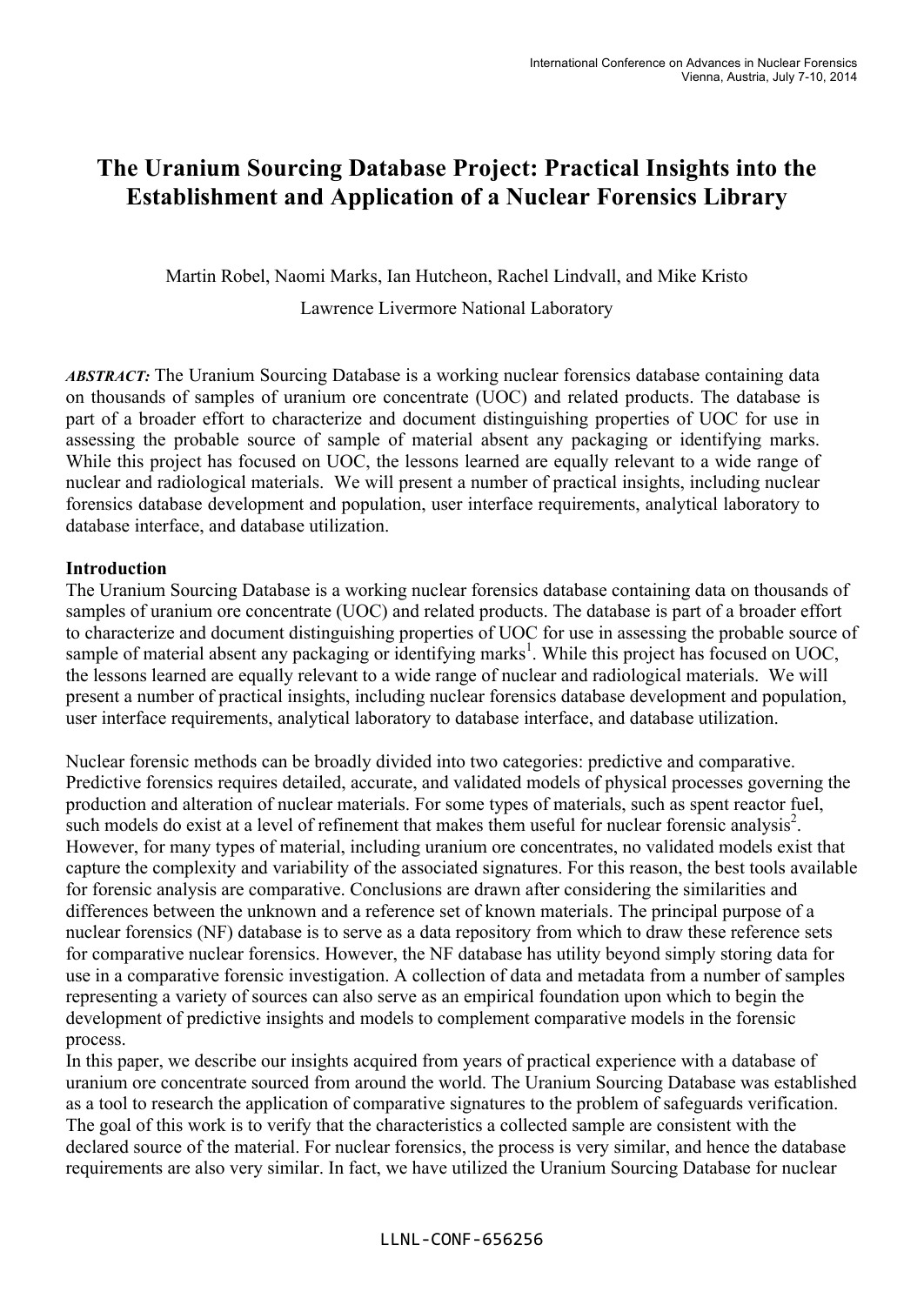forensic investigations<sup>3</sup>. Hence, for the purposes of this paper, we will be referring to the Uranium Sourcing Database as a nuclear forensics database.

## **Database design, administration, and personnel considerations**

The first task involved with the establishment of a nuclear forensic (NF) database, following the decision to implement such an effort, is to identify an individual or team to design, administer, and manage the database.

One approach to designing a nuclear forensics database, is to work with an experienced database developer to design and implement the new database. This approach has many advantages, including efficiency of implementation, potential cost savings over training internal staff, and avoiding overtaxing staff with additional duties. However, the lack of familiarity of the database developer with the particular needs of a nuclear forensics database may be a liability. Additionally, the involvement of a dedicated database administrator will usually be required beyond the initial implementation period, and it will likely be essential to have a database administrator available on an ongoing basis to maintain the database and make periodic improvements to the system.

It is also possible to develop the necessary database development skills for database design and implementation within an already established nuclear forensics work group. This is a good approach if resources are limited, but places an increased workload on staff. This approach requires at least one staff member to possess or develop specialized skills in database design and implementation. One significant advantage to database design without the aid of an external database developer is that the in-house developer is likely to possess greater familiarity with nuclear forensic data. Cultivating database skills internally to the nuclear forensics working group will also likely facilitate greater interaction with, and collaboration between, the database administrator/designer and the analytical staff.

## **Designing a database for nuclear forensic data**

The term database is used in many different ways; in this work we define a database as a collection of data stored in some organized fashion. Data is stored within a database in one or more tables; a table is a structured list of data of a specific type. The way the tables are designed and relate to each other is referred to as the database structure. The simplest structure is a flat database, in which all of the data is stored in the rows and columns of a single table. An example of such a flat structure is an Excel worksheet, or a single table in Microsoft Access. Flat databases are quite straightforward to set up and implement, and require a minimum of specialized database knowledge. For a very small database that will be accessed by only one person at a time, it is possible that an Excel spreadsheet might be sufficient. For anything beyond the most basic and limited database, however, a more robust model that allows for multiple users across many computers is far preferable.

# **A data model for nuclear forensic data**

The data model describes the underlying entities and relationships that a database is designed to represent and capture. The entity relationship diagram is used to develop and document the data model. There are many ways to organize a given dataset, which includes both data (e.g., measured values) and metadata (e.g., the type of instrument used to make the measurements). The data model for the Uranium Sourcing Database was developed through an iterative design process. The primary design goals for the Uranium Sourcing Database are ease of use for nuclear forensic queries; ease of use by subject matter experts; and maximizing utility for end users. The structure that we developed emphasizes the importance of samples and measurements, since these are the starting point for a nuclear forensic investigation.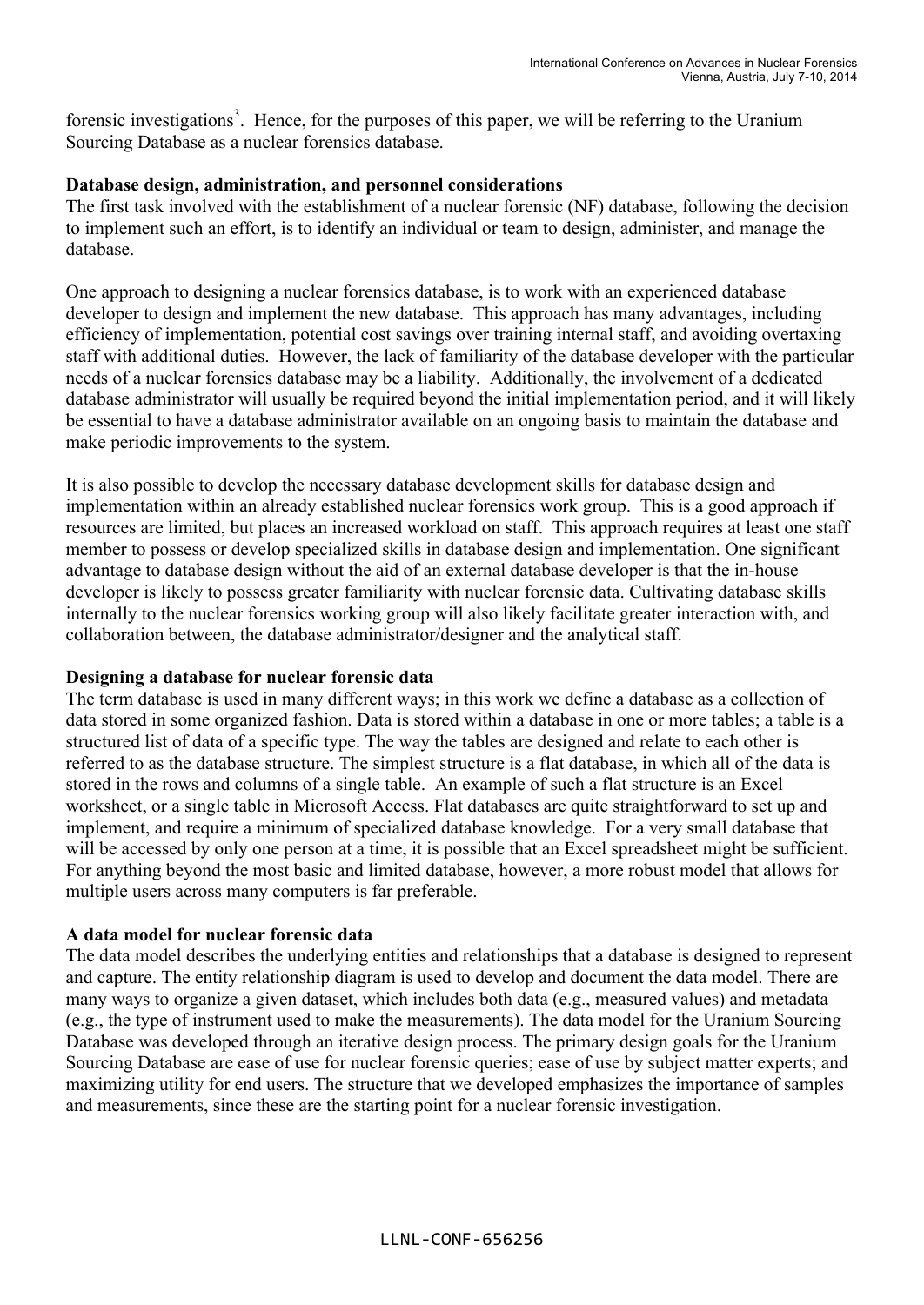## **Database Structure**

In the Uranium Sourcing Database, data are grouped into two primary logical units (*tables*), 15 secondary derivative tables, and relationships are defined to link the tables. This structure provides efficient storage of information, and provides for built-in data validation. For example, all entries (*records*) in the result table must have corresponding sample and parameter information. The presence of lookup tables supports consistency in the data sets by limiting valid values to, for example, correct spellings and consistent abbreviations. The relational database structure is useful for efficient retrieval of subsets of data to meet user requirements.

The two principal tables in the database are the **Sample** and **Result** tables (Figure 1).

The **Sample** table contains information about each of the samples in the database. This includes sample composition, provider, and date received by the lab, among other things. Each analyzed sample has a unique Sample ID, and also sometimes additional ID numbers that were provided by the sample provider. *Sample* is the key field that links the sample to its chemical, physical, and image data found in the **Result**  and **Image** tables. *Sample* also links the sample to data found in the **Class**, **Source**, and **Location** derivative tables. The date of sample receipt and mass of the sample are noted in the **Sample** table as well. The Sample table is linked to the **Class** table, which contains information about the "*class*" of the sample (usually the location of collection or production), the *source* of the sample, and the *country* of origin of the sample. The **Source** table contains information about the geologic provenance of the sample (*geologic\_province*) and the type of deposit from which the sample was derived (*deposit\_type*). The **Sample** table is linked to a number of lookup tables including **Material** (i.e. specific type of UOC compound), **Provider**, and **Location**. Image files associated with specific samples are included in the **Image** table. It is important to note that a given sample may have more than one associated image, i.e. several photographs, SEM images, or other graphic data. The **Image** table is therefore linked to the sample table with a many-to-one relationship.

The **Result** table contains quantitative laboratory measurements, expressed as numeric values, and qualitative results (i.e. XRD interpretations) expressed as text. The **Result** table is linked to the **Sample** table by the *Sample* ID field. The **Result** table is also linked to the **Parameter**, **Analysis**, **Units**, **Instrument**, and **Lab** tables. Another important link is between the **Result** table and the **Document** table, which links directly to the original source data for a given measurement. Typically documents in the **Document** table are either Excel files, or pdf files from which the data was extracted for uploading to the database. It has proven useful to have an easily accessible archive (i.e., a data repository) of the source documents that have been used to populate the database. Relationships between the **Sample** table, **Result** table and other tables in the database are shown in Figure 1.

## **Analytical laboratory to database interface**

The Uranium Sourcing Database effort includes a substantial sample characterization component. In addition to data from outside sources, much data is generated in our labs specifically for the purpose of populating the database. Once an analyst finishes a set of measurements (e.g., strontium isotopic ratios), they send a file containing the data to the analytical lead for the database, who then vets, formats, and uploads the data to the database. When external reports are required for a sample analysis, the data can be easily downloaded from the database into a reporting template.

## *Incorporating some LIMS functionality into a NF database*

Rather than stand up a separate laboratory information management system (LIMS), we have opted to utilize the Uranium Sourcing Database to track the status of sample analyses. This can be seen in the sample table in Figure 1; most of the fields are for tracking.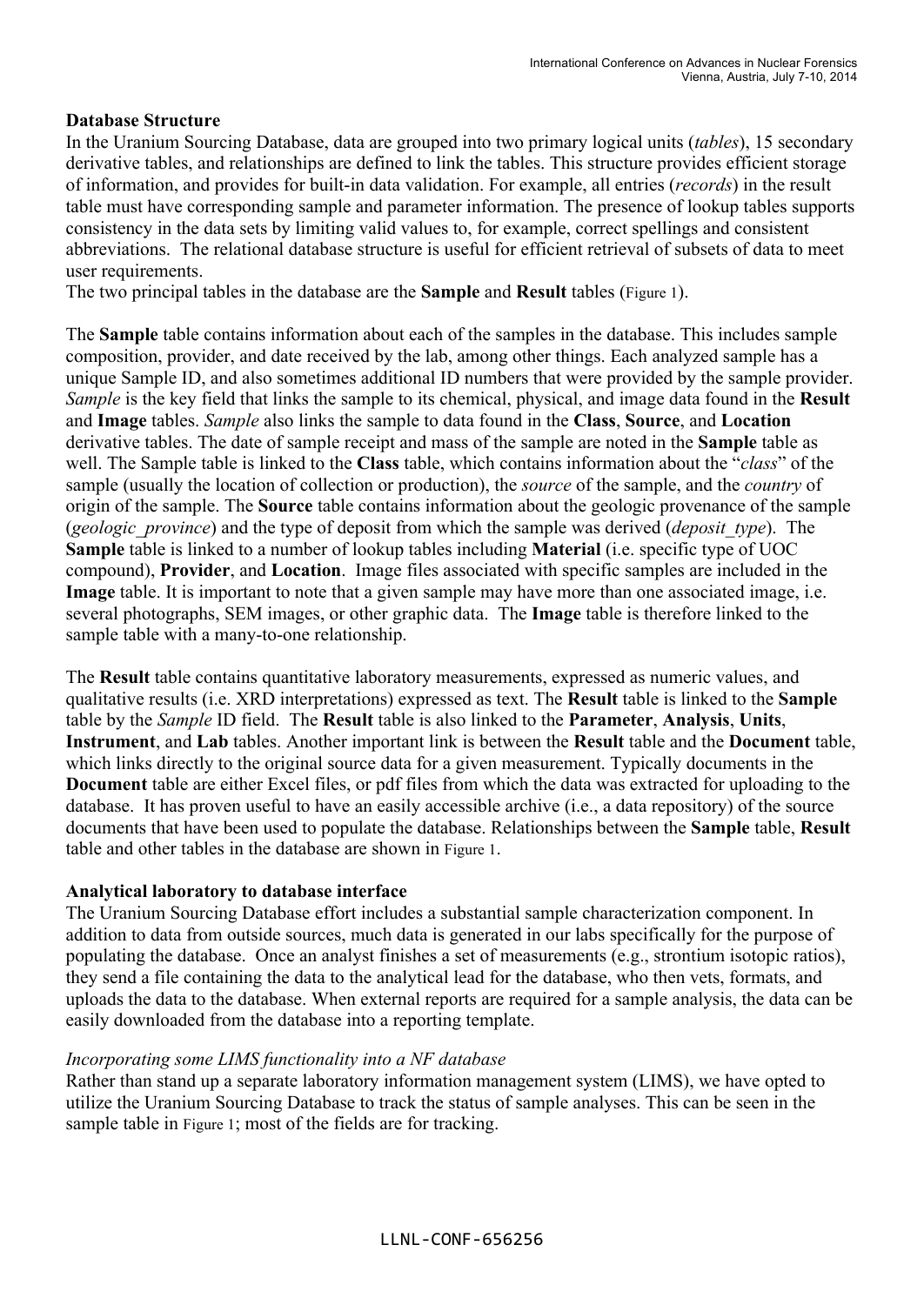

#### **Figure 1. Uranium Sourcing Database core database diagram.**

## **Choosing a platform for the database**

There are a wide variety of database management software platforms that provide the necessary functionality for a nuclear forensic database. We have experimented with a few different platforms for the Uranium Sourcing Database; each has its own advantages and drawbacks.

Most nuclear forensic databases will likely be of a size and scale that will require a relational structure and a robust, multi-user interface. A general-purpose database management system is a software package designed to allow the creation, querying, updating, and administration of databases. A number of widely used platforms meet these requirements, including Oracle, MySQL, Microsoft SQL Server, Microsoft Access, and FileMaker Pro, to name a few. Some primary considerations in selecting a particular platform are the ability to allow and control user access, institutional support, and familiarity with the software.

While desktop systems like Microsoft Access are relatively user-friendly, they are not designed for multiple simultaneous users. FileMaker Pro is unusual in that it is both relatively user-friendly and also designed for multiple users on a network. One limitation to the FileMaker platform is that it does not use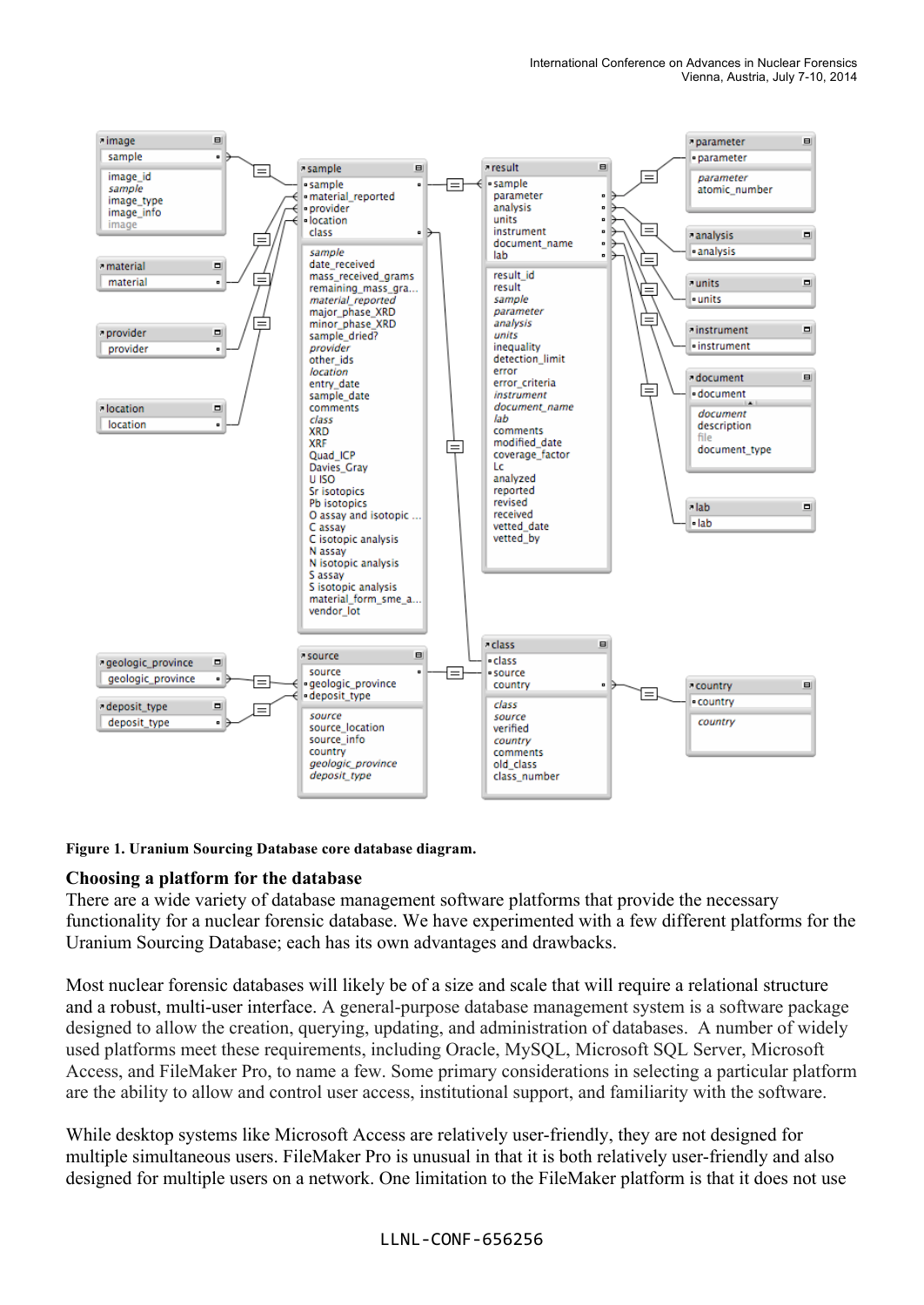structured query language (SQL) and is therefore a non-standard database platform. Despite this limitation, we have used FileMaker Pro for the Uranium Sourcing Database because it was already part of the standard software package at LLNL. The institutional support for FileMaker Pro made implementation over the LLNL network straightforward. Our preferred approach is to employ a database with institutional support, at least for the initial database implementation.

As goals or priorities change, it may be necessary or desirable to migrate the NF database to a new platform. Choosing a relatively simple structure and avoiding the use of business logic (e.g., in the form of *stored procedures*) in the database makes migration easier. If business logic is kept at the application layer level (i.e., not part of the database), it may be reused with the new platform with relatively minor changes.

The cost of database software varies substantially, depending on the scale and level of support. For databases on the scale of nuclear forensics data, there are many no-cost options, including both open source, unlimited platforms like MySQL as well as free, size-limited versions of proprietary platforms like Oracle and SQL Server. No-cost versions typically lack customer support, but online user forums are a rich source of information as well as voluntary "crowd-source" support.

## **Data types**

Data can be stored in database tables in a number of numeric and non-numeric formats. Selecting the appropriate format for data storage within the database has been an important component of designing and maintaining the Uranium Sourcing Database. In this context 'data type' refers to a storage format that constrains the type of information stored by a computer in a variable. For example, the 'tiny int' data type used by Transact-SQL only allows storage of integers from  $0 - 255$  in a variable that uses 1 byte of memory<sup>4</sup>. There are many different data types used by database programs and many of them have cryptic names like 'varchar(50).' This situation is further complicated by the fact that there are many deprecated data types. Since data types are not standardized across all databases, we will not go into further detail on these specifics. There are a few broad categories of data type that are needed for a NF database. These include text, integer, decimal, and time.

One important lesson learned from the Uranium Sourcing Database effort is that database data types don't necessarily easily accommodate the range of data types represented in geochemical datasets. For example, the decimal data types specify the number of digits allocated before and after the decimal. This poses a problem when attempting to store data with variability in the number of significant digits (e.g. storing isotopic data good to six significant figures cannot be stored in the same format as trace element data good only to two significant figures, unless they are stored as text).

Another common problem occurs when the database administrator receives measurement data on spreadsheets with the display setting adjusted to show the correct significant digits. Uploading these data into a numeric data type field will result in numbers with far more digits reported than intended or appropriate. It is therefore preferable to have analysts submit data to the database administrator in text format, such that the correct significant figures are preserved. It is also essential to perform quality assurance/quality control on the data, ensuring that analytical results are truncated to the appropriate number of significant figures prior to uploading data to the database. One imperfect and counter-intuitive solution to *preserving* significant figures in the database is to use a text data type for the measurement data. Unfortunately, this creates other problems: database software typically cannot sort numbers-storedas-text properly. This will require another workaround. One could, for example, have a duplicate column with the same data stored as numbers (with the incorrect significant digits), simply to use as a field for sorting or other mathematical operations. There are probably many other solutions that will work as well. Our aim is not to declare a universal solution to this problem, but rather to call attention to it.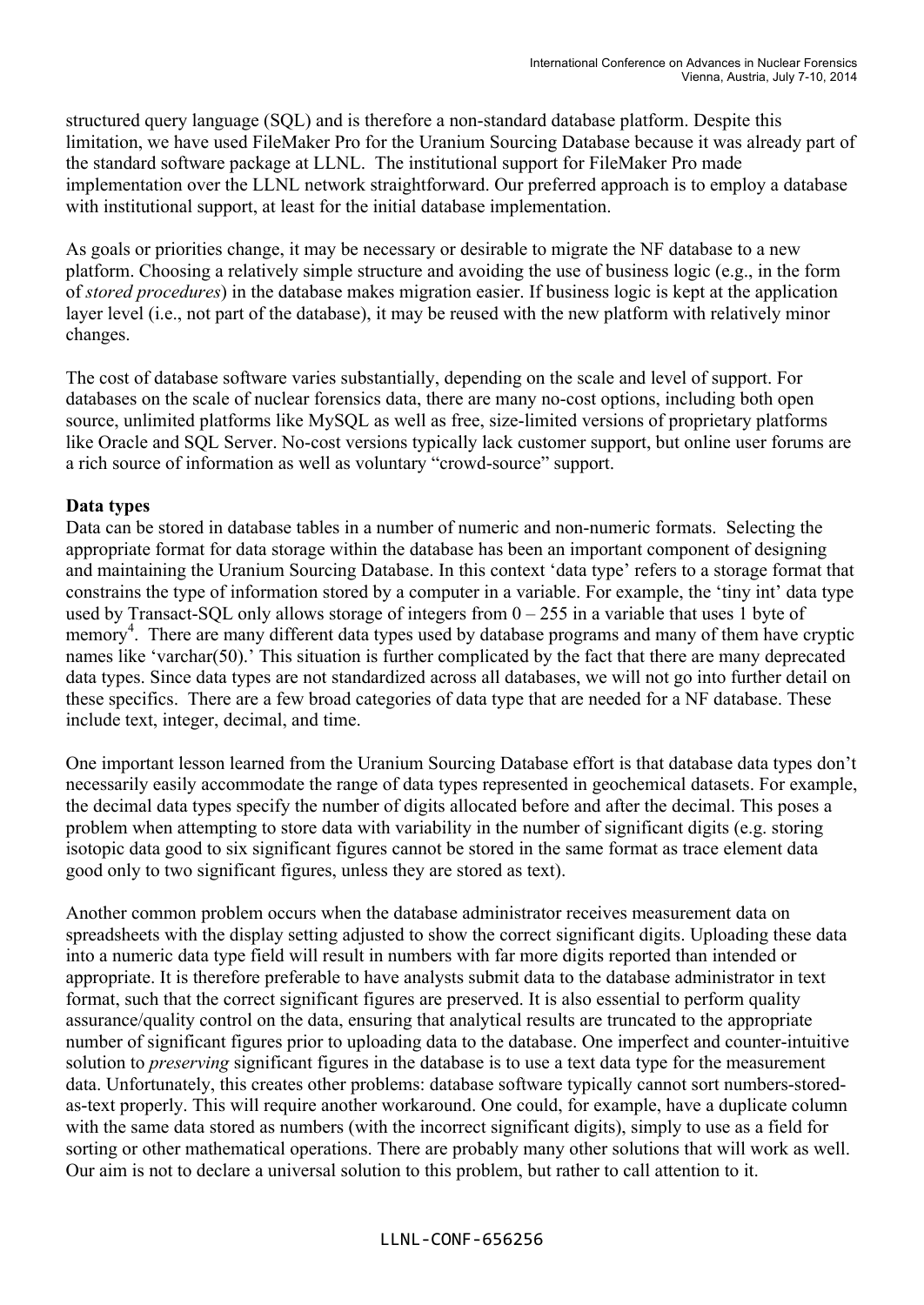#### **Populating a nuclear forensic database**

#### **Units and conventions**

Data for a NF database is likely to come from multiple sources, with differing requirements and standards of reporting. Some data may be generated from laboratory analysis of samples of interest specifically for NF purposes. But there are also numerous potential sources of external data, which was originally collected for other purposes. Data collected for quality control, for example, might be reported in different units with different conventions for dealing with detection limits. There are two ways of dealing with inconsistencies in the data designated for the NF database. One option is to import the data to the database as received, and perform the necessary operations (e.g., converting reported units from ppm to  $\mu$ g/g U) after exporting the data for a specific query. The advantages of this approach are 1) reducing the potential for data corruption through errors in conversion, and 2) reducing the up-front work load by saving these operations until such time as they are needed. The second option is to perform all conversions prior to upload, so that the data in the database is as consistent as possible. This increases the up-front work load, but it makes the database far more useful. Furthermore, if a file repository is used, there is a record of the original data in its original form. This will minimize potential problems from corrupt conversions of data prior to uploading to the database. Regardless of which approach is used, all of the data should be vetted by a technical expert familiar with the measurements that produced the data prior to using it for forensic investigations.

#### **The file repository**

Typically, the database administrator receives data in files that have been vetted by subject matter experts. In addition to uploading these data to the database, it is highly recommended that a link to the original file be facilitated by the database structure. In this way each measurement for every sample in the database can be traced back to the source document. In the Uranium Sourcing Database, this is achieved by the use of a document field in the result table, which links to a document table, which links to a file, as illustrated in Figure 1. Some off-the-shelf analytical database solutions do not allow this linking of measurements with documents. We feel this is a critical requirement for a nuclear forensics database.

#### **Data entry**

Databases can either be populated manually, by typing in one entry at a time, or in bulk or batch operations in which data is uploaded as a group of entries. In most cases, a batch/bulk import operation is the most efficient and consistent approach. Batch and bulk imports are accomplished either with a SQL script or through a graphical user interface, or a choice of either method, depending on the database software. In many cases, the format of the data provided to the administrator for input to the database is not in the format required for bulk importing. For repetitive data formatting operations, some kind of automation is highly recommended. This automation can be programmed using a variety of languages; for the Uranium Sourcing Database, Microsoft Visual Basic for Applications (VBA) in Excel is used.

#### **Queries**

The process of interrogating the database for information is referred to as querying. The word 'query' can mean a request for information, but it can also refer to a block of SQL code that is not limited to requesting information (it can be used to perform other operations, including deleting data). Queries can be performed by executing SQL commands (for most systems) or though a graphical interface. Since the NF database administrator and end user(s) will not necessarily be SQL coding experts, development of at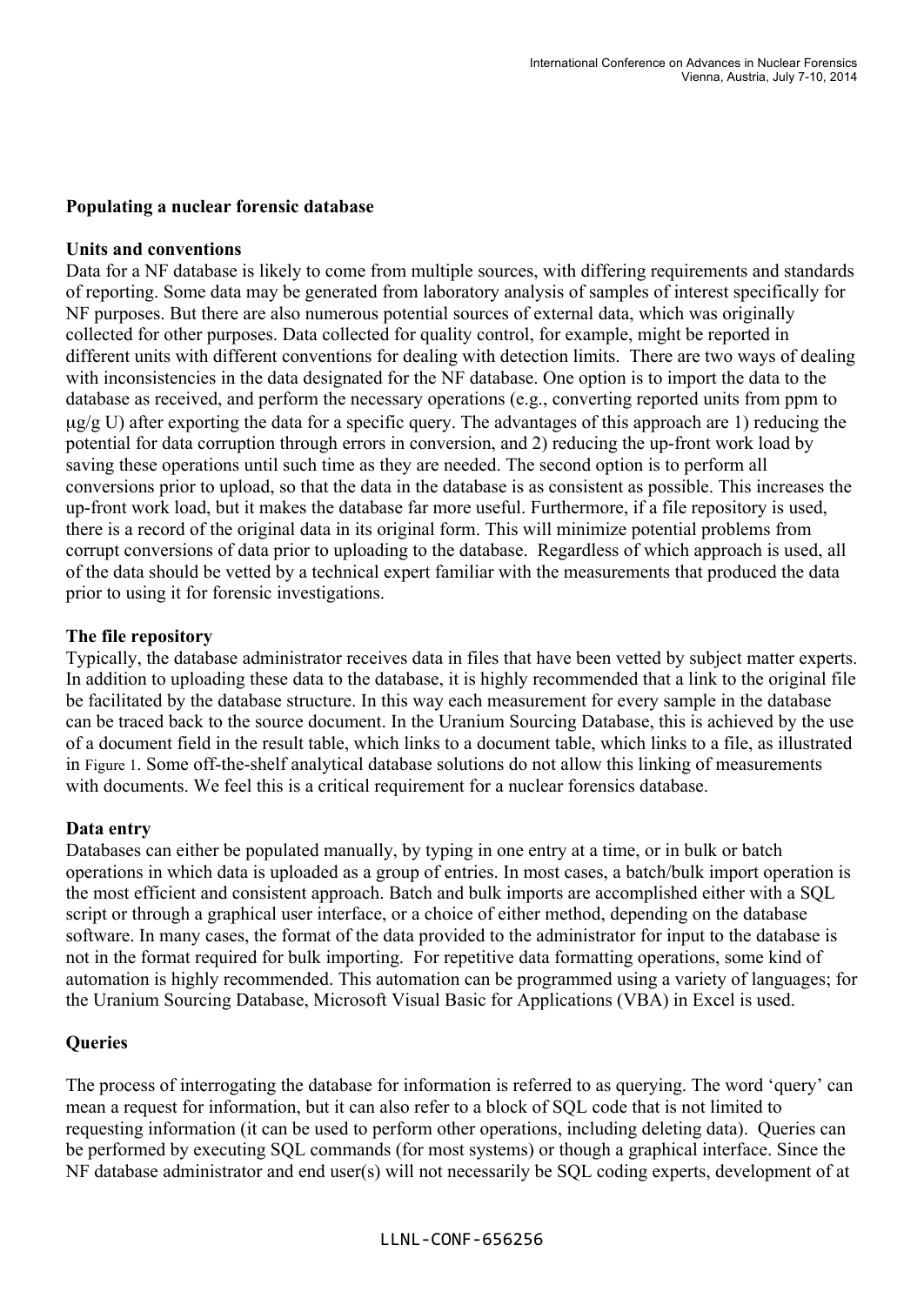least two graphical interfaces are suggested: one for the administrator and one for other technical users, such as scientific staff.

## **Utilizing a NF database**

In general, there are three categories of users of the NF database, and each has different interface requirements. These are the database administrator/developer, the scientist/investigator, and the 'customer.' The administrator/developer needs full control of the database, including both the structure and the content. We have found that a variety of off-the-shelf applications meet the administrator interface requirements. But these same applications tend to be overwhelming to the scientist/investigator who is typically not a database expert. A custom application layer can be designed to facilitate the functionality desired for this user group. However this requires a significant software development effort. Some platforms provide graphical user interface development environments to aid in this effort. Alternatively, a web programmer can be employed to develop a web browser interface.

The third user category, the customer, probably should not be interacting with the database through any direct interface. Instead, customer queries should probably be directed through a database point of contact, who will likely be a manager or a database administrator. The customer may be asking only for database statistics or they may be requesting utilization of the data for a nuclear forensics investigation.

There are two categories of graphical user interface for databases: off-the-shelf software (e.g., SQL Server Management Studio Express) and custom applications. The off the shelf solution requires less development work, but it requires a higher skill level to utilize (though not as high as the command line SQL interface).

In general, there are three categories of users of the NF database, and each has different interface requirements. These are the database administrator/developer, the scientist/investigator, and the 'customer.' The administrator/developer needs full control of the database, including both the structure and the content. We have found that a variety of off the shelf applications meet the administrator interface requirements. But these same applications tend to be overwhelming to the scientist/investigator. A custom application layer can be designed to facilitate the exact functionality desired for this user group. However this requires significant software development effort. Some platforms provide graphical user interface development environments to aid in this effort. Alternatively, a web programmer can be employed to develop a web browser interface. The Uranium Sourcing Database currently uses the former approach (Filemaker Pro 'layouts'), but is in transition to the latter (web interface using PHP).

The third user category, the customer, probably should not be interacting with the database through any direct interface. Instead, customer queries should probably be directed through a database point of contact, who will likely be a manager or a database administrator. The customer may be asking only for database statistics or they may be requesting utilization of the data in for a nuclear forensics investigation.

For utilization in a nuclear forensic investigation, querying the database is only the beginning; a subject matter expert will need to review the data in the context of the query and call upon outside knowledge not necessarily captured in the database. For this reason, customer queries to the NF database for drawing nuclear forensic conclusions should probably only be handled by a small group of technical experts, who will use the data and metadata to develop reports to the originator of the request for comparative NF analysis.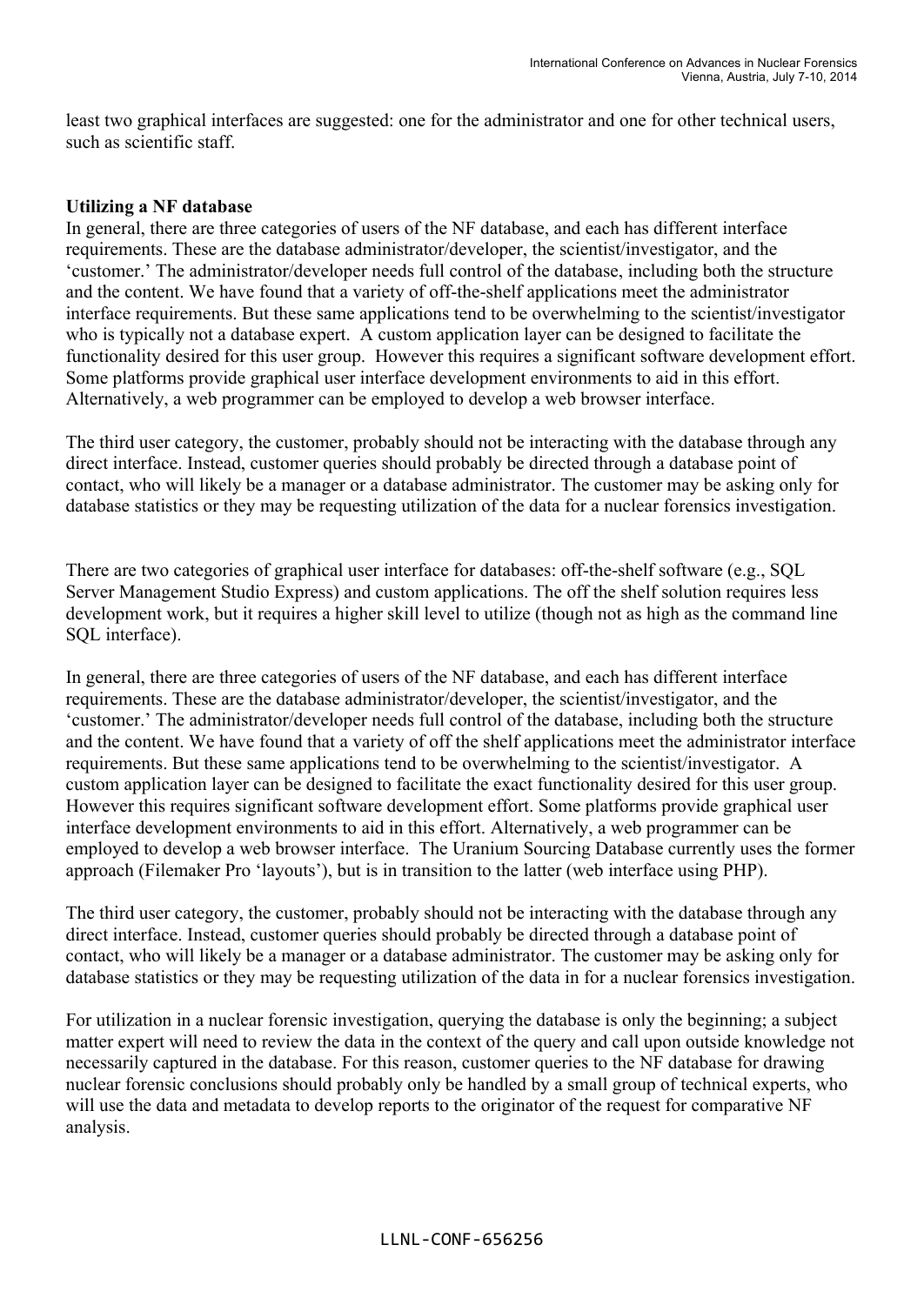For complex signatures, additional data processing may be called for. In these cases, the data from the query are typically exported to Excel and/or an analysis environment like MATLAB for further processing and analysis. The Uranium Sourcing Database is populated primarily with uranium ore concentrate (UOC) data. Since samples of UOC of forensic interest don't have physical dimensions (like a fuel pellet) or serial numbers (like a sealed source), we must rely on other measurable properties for the process of comparative nuclear forensics. The relatively high abundance of elemental impurities in UOC, comprises a multivariate signature. These, along with isotope ratios are exported from the database and utilized as inputs to a multivariate analysis, such as principal components analysis (PCA) for characterization or partial least squares discriminant analysis (PLS-DA) for discrimination/classification/attribution<sup>5</sup>.

Database summary reports involve a special kind of query, and include two types of information: that which can be derived by a direct query of the data and that which requires synthesis and interpretation and/or some kind of calculation. An example of the first type is a report documenting the number of samples in the database from a particular location. An example of the second type is a report documenting how many new sources were added to the database in the past year. Both examples are typical of the kind of information that management requires for metrics. The first example should be easily fulfilled by the most rudimentary database. The latter example requires a date-added field in the sample table, something that may not occur to the developer when deciding what kinds of information needs to be captured. It is recommended that these types of requests be given particular attention when developing the database fields to ensure that all likely requests can be addressed by a database query.

# **Conclusions**

The Uranium Sourcing Database effort has yielded many practical insights into nuclear forensic database development and utilization. Lessons learned from this database of uranium ore concentrates should be broadly applicable to a wide variety of nuclear material types. There are a number of factors to evaluate when establishing a nuclear forensic database, from initial design to utilization in a nuclear forensic investigation. In addition to the obvious (database design, population, and management), special consideration should be given to important issues such as analytical laboratory interface; handling significant figures in the database; the linking of data to documents and source files; the unique requirements of each type of database user; and utilization of data in multivariate analysis.

This work was performed under the auspices of the U.S. Department of Energy by Lawrence Livermore National Laboratory under Contract DE-AC52-07NA27344 with the support of the National Nuclear Security Administration Offices of Nuclear Controls (NA-242) and Nuclear Verification (NA-243).

This document was prepared as an account of work sponsored by an agency of the United States government. Neither the United States government nor Lawrence Livermore National Security, LLC, nor any of their employees makes any warranty, expressed or implied, or assumes any legal liability or responsibility for the accuracy, completeness, or usefulness of any information, apparatus, product, or process disclosed, or represents that its use would not infringe privately owned rights. Reference herein to any specific commercial product, process, or service by trade name, trademark, manufacturer, or otherwise does not necessarily constitute or imply its endorsement, recommendation, or favoring by the United States government or Lawrence Livermore National Security, LLC. The views and opinions of authors expressed herein do not necessarily state or reflect those of the United States government or Lawrence Livermore National Security, LLC, and shall not be used for advertising or product endorsement purposes.